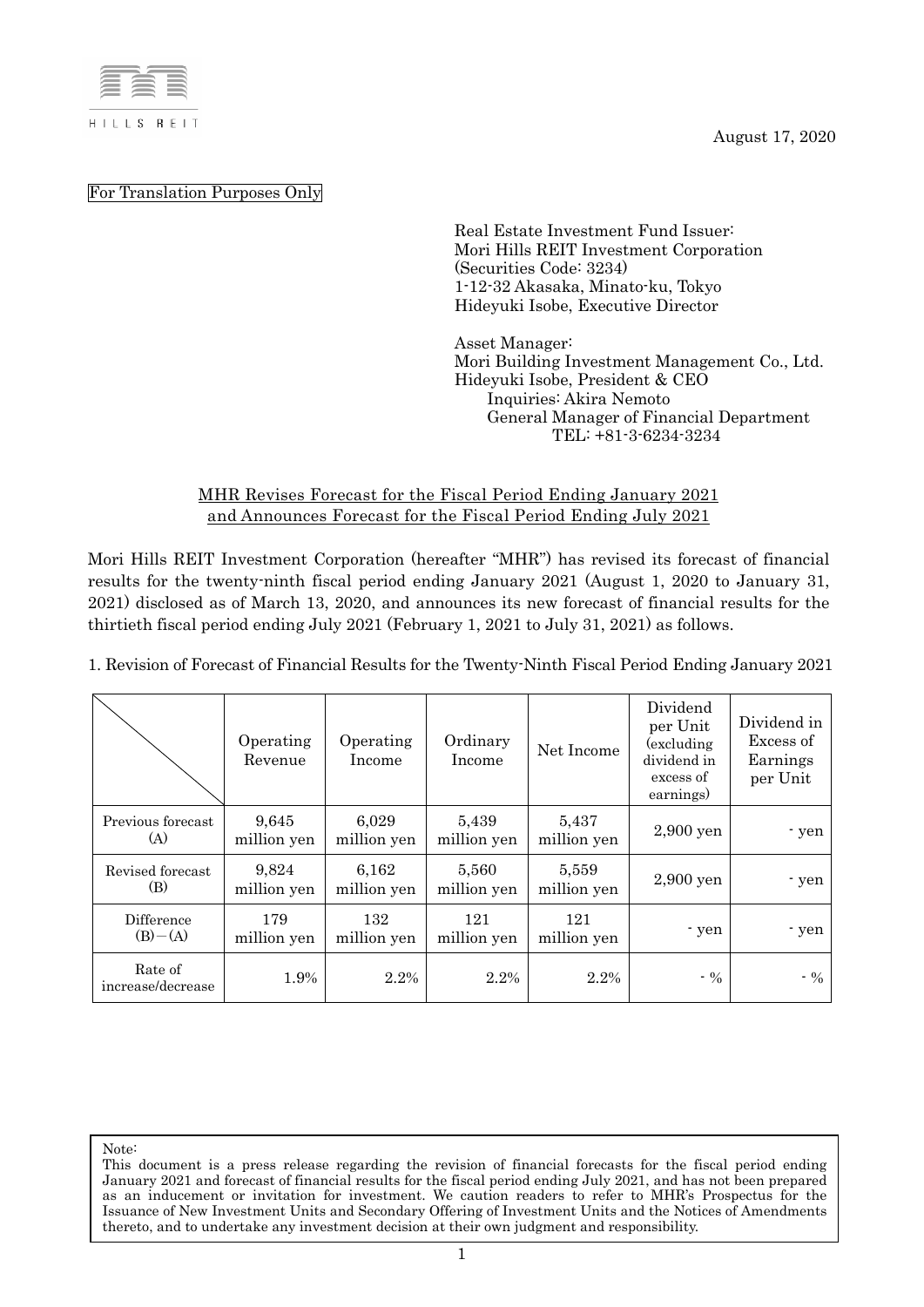|                                                       | Operating<br>Revenue | Operating<br>Income  | Ordinary<br>Income   | Net Income           | Dividend<br>per Unit<br>(excluding)<br>dividend in<br>excess of<br>earnings) | Dividend in<br>Excess of<br>Earnings<br>per Unit |
|-------------------------------------------------------|----------------------|----------------------|----------------------|----------------------|------------------------------------------------------------------------------|--------------------------------------------------|
| Thirtieth fiscal<br>period ending<br><b>July 2021</b> | 9.877<br>million yen | 6.170<br>million yen | 5.577<br>million yen | 5,576<br>million yen | $2,910$ yen                                                                  | - yen                                            |

2. Forecast of Financial Results for the Thirtieth Fiscal Period Ending July 2021

## <Reference>

Twenty-Ninth Fiscal Period Ending January 2021

Forecast number of investment units issued and outstanding at end of period: 1,916,330 units Forecast net income per unit: 2,900 yen

Thirtieth Fiscal Period Ending July 2021

Forecast number of investment units issued and outstanding at end of period: 1,916,330 units Forecast net income per unit: 2,910 yen

- (Note) The forecast number of investment units issued and outstanding at the end of the fiscal period is calculated as the sum of the 1,874,960 investment units issued and outstanding as of today and the 41,370 investment units (39,400 investment units issued through public offering and 1,970 investment units issued through third-party allotment) to be issued as resolved at MHR's board of directors' meeting held today under the assumption the issuance takes place in its entirety.
- 3. Reason for the Revision and the Announcement of Forecast of Financial Results

MHR resolved at its board of directors' meeting held today to issue new investment units in order to procure funds for a part of the acquisition of specified assets (assets described in Article 2, Paragraph 1 of the Act on Investment Trusts and Investment Corporations) and acquisition costs. As a result, the assumptions for the forecast of financial results for the fiscal period ending January 2021 stated in the press release "Financial Report for the Twenty-seventh Fiscal Period Ended January 31, 2020" dated March 13, 2020, have been revised accordingly, and MHR newly announces the forecast of financial results for the fiscal period ending July 2021.

(Notes)

- 1. The above forecasts have been calculated as of today based on the assumptions stated in the attachment, "Assumptions for Forecasts of Results for the Twenty-Ninth Fiscal Period Ending January 2021 and the Thirtieth Fiscal Period Ending July 2021." Therefore, actual operating revenue, operating income, ordinary income, net income, dividend per unit (excluding dividend in excess of earnings) and dividend in excess of earnings per unit may change due to factors such as change in the number and amount of new investment units that MHR will actually decide to issue, future acquisition or transfer of real estate, changes in the real estate market and other changes in circumstances, etc. regarding MHR. Therefore, the above forecasts do not guarantee actual performance or dividend amount.
- 2. MHR may revise the forecasts if it expects substantial discrepancies from the above forecasts.
- 3. Figures of less than one unit are rounded off and the percentage is rounded to the first decimal place. The same shall apply hereafter.

Note: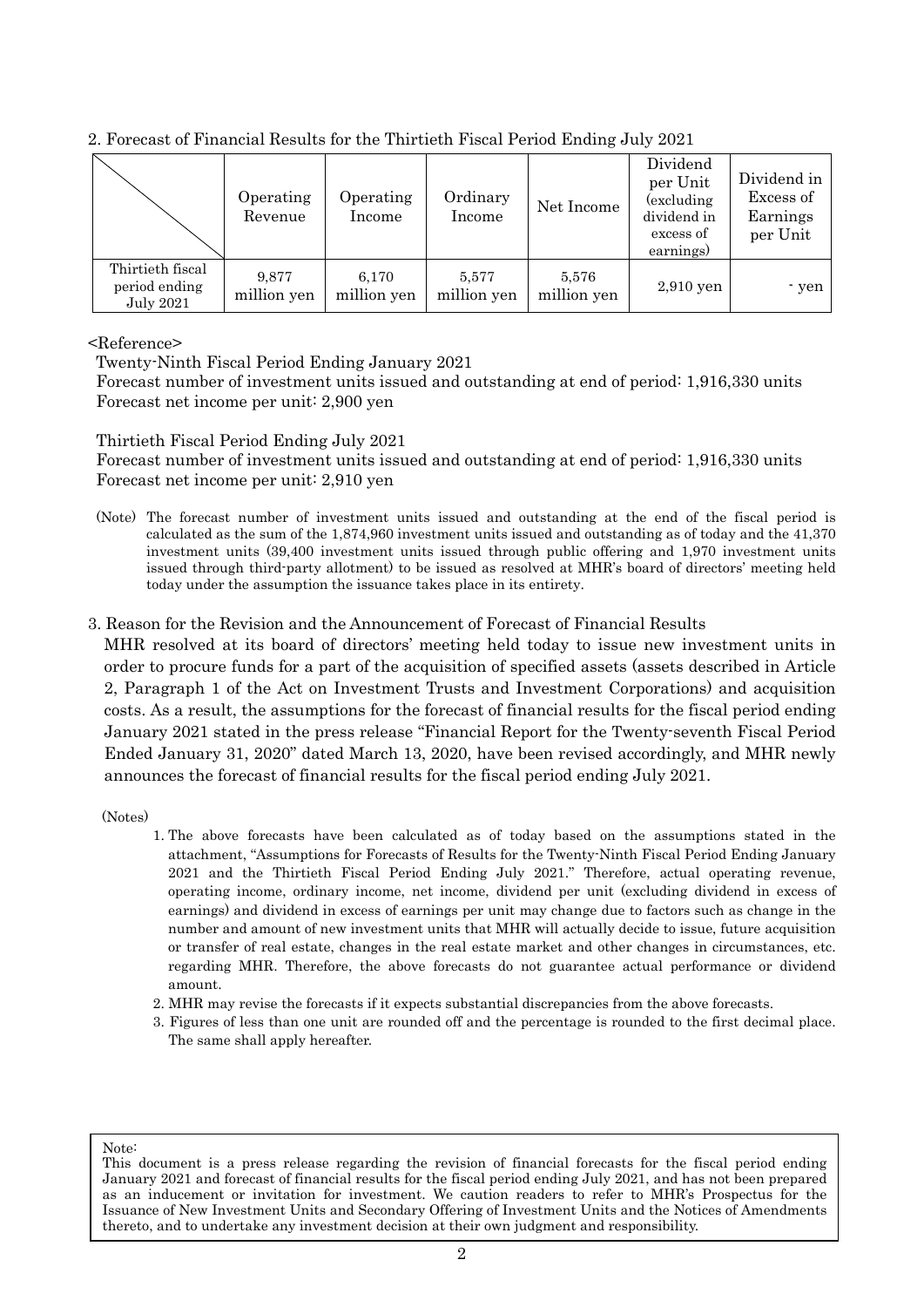|                                                    | Operating<br>Revenue | Operating<br>Income  | Ordinary<br>Income   | Net Income           | Dividend<br>per Unit<br>(excluding)<br>dividend in<br>excess of<br>earnings) | Dividend in<br>Excess of<br>Earnings<br>per Unit |
|----------------------------------------------------|----------------------|----------------------|----------------------|----------------------|------------------------------------------------------------------------------|--------------------------------------------------|
| Twenty-eighth<br>fiscal period<br>ending July 2020 | 9.621<br>million yen | 6.015<br>million yen | 5,420<br>million yen | 5,419<br>million yen | 2,890 yen                                                                    | - yen                                            |

<Reference> Forecast of Financial Results for the Twenty-Eighth Fiscal Period Ending July 2020

- (Note) The above forecast has been calculated based on the assumptions stated in "Financial Report for the Twenty-seventh Fiscal Period ended January 31, 2020" under "Forecasts of Results for the Twenty-eighth Fiscal Period Ending July 31, 2020 (February 1, 2020 - July 31, 2020) and Twenty-ninth Fiscal Period Ending January 31, 2021 (August 1, 2020 - January 31, 2021)" dated March 13, 2020. Therefore, actual operating revenue, operating income, ordinary income, net income, dividend per unit (excluding dividend in excess of earnings) and dividend in excess of earnings per unit may change. Furthermore, the above forecast does not guarantee actual performance or dividend amount. MHR may revise the forecast if it expects substantial discrepancies from the above forecast.
- MHR's website address is https://www.mori-hills-reit.co.jp/en/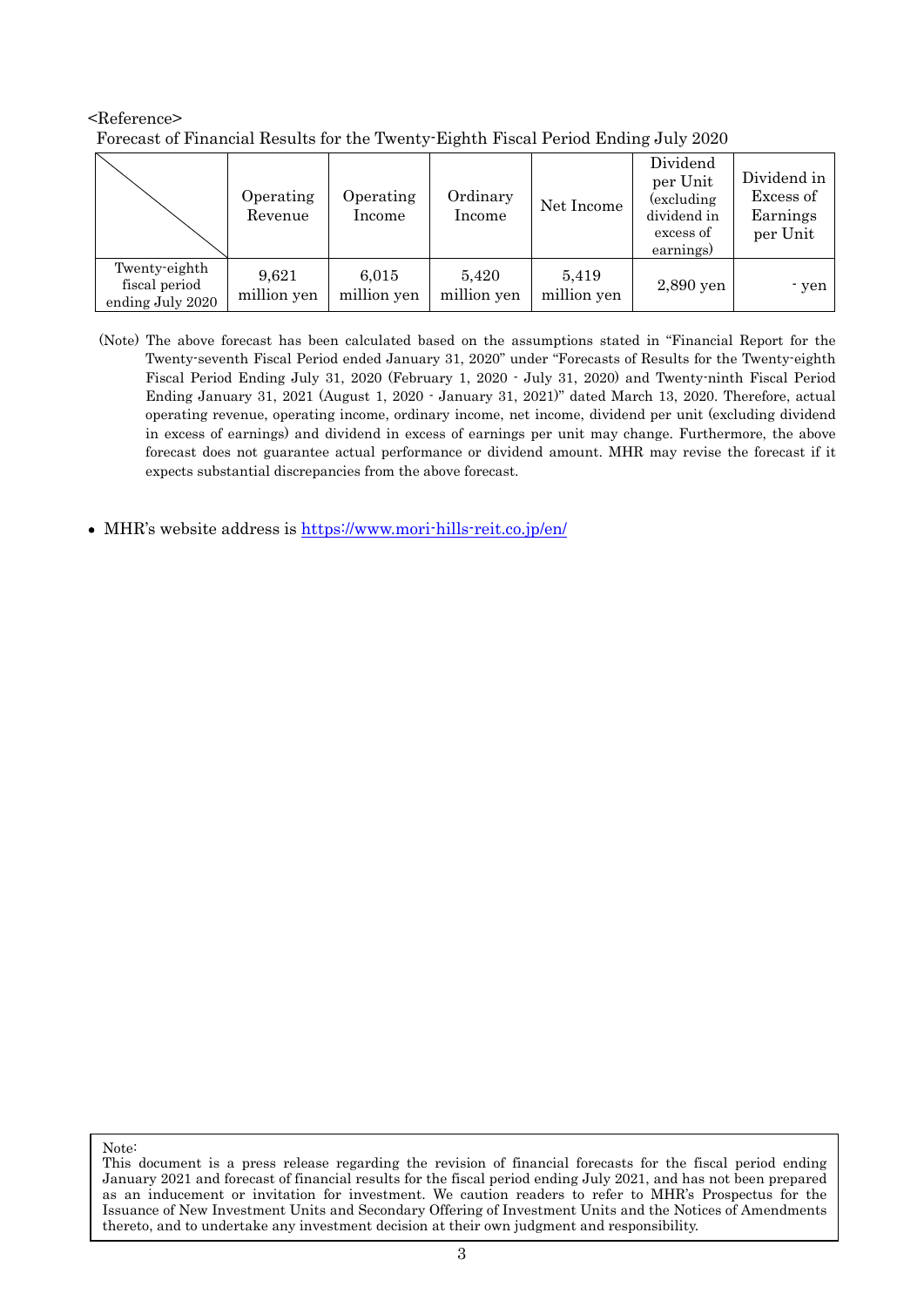## (Attachment)

## Assumptions for Forecasts of Results for the Twenty-Ninth Fiscal Period Ending January 2021 and the Thirtieth Fiscal Period Ending July 2021

| Item                    | Assumptions                                                                                                                                                                                                                                                                                                                                                                                                                                                                                                                                                                                                                                              |
|-------------------------|----------------------------------------------------------------------------------------------------------------------------------------------------------------------------------------------------------------------------------------------------------------------------------------------------------------------------------------------------------------------------------------------------------------------------------------------------------------------------------------------------------------------------------------------------------------------------------------------------------------------------------------------------------|
| Accounting<br>Period    | Twenty Ninth Fiscal Period: August 1, 2020 - January 31, 2021 (184 days)<br>Thirtieth Fiscal Period: February 1, 2021 - July 31, 2021 (181 days)                                                                                                                                                                                                                                                                                                                                                                                                                                                                                                         |
| Investment<br>Portfolio | In addition to the currently owned 11 properties, MHR is planning the<br>additional acquisition of a portion of Toranomon Hills Mori Tower<br>(hereafter, the "Asset to Be Acquired") on September 1, 2020. For details of<br>the acquisition of the Asset to Be Acquired, please refer to the press release<br>"MHR Announces Acquisition of Trust Beneficiary Interest in Domestic Real<br>Estate (Toranomon Hills Mori Tower: Additional Acquisition)" separately<br>announced today.<br>MHR assumes that it will acquire the Asset to Be Acquired on the<br>$\bullet$<br>anticipated acquisition date above, and that there will be no change in the |
|                         | investment portfolio (such as acquisitions of new properties or transfers of<br>existing properties) until the end of the thirtieth fiscal period ending July<br>2021.<br>In actual practice, however, the forecasts are subject to change in the<br>$\bullet$                                                                                                                                                                                                                                                                                                                                                                                           |
|                         | investment portfolio and other factors.                                                                                                                                                                                                                                                                                                                                                                                                                                                                                                                                                                                                                  |
| Operating<br>Revenue    | Rent revenue of real estate is estimated based on lease agreements, etc.<br>effective as of today, taking into account the market environment, trends<br>among individual tenants and other factors.                                                                                                                                                                                                                                                                                                                                                                                                                                                     |
|                         | MHR assumes that there will be no delinguencies or unpaid rent by tenants.                                                                                                                                                                                                                                                                                                                                                                                                                                                                                                                                                                               |

Note: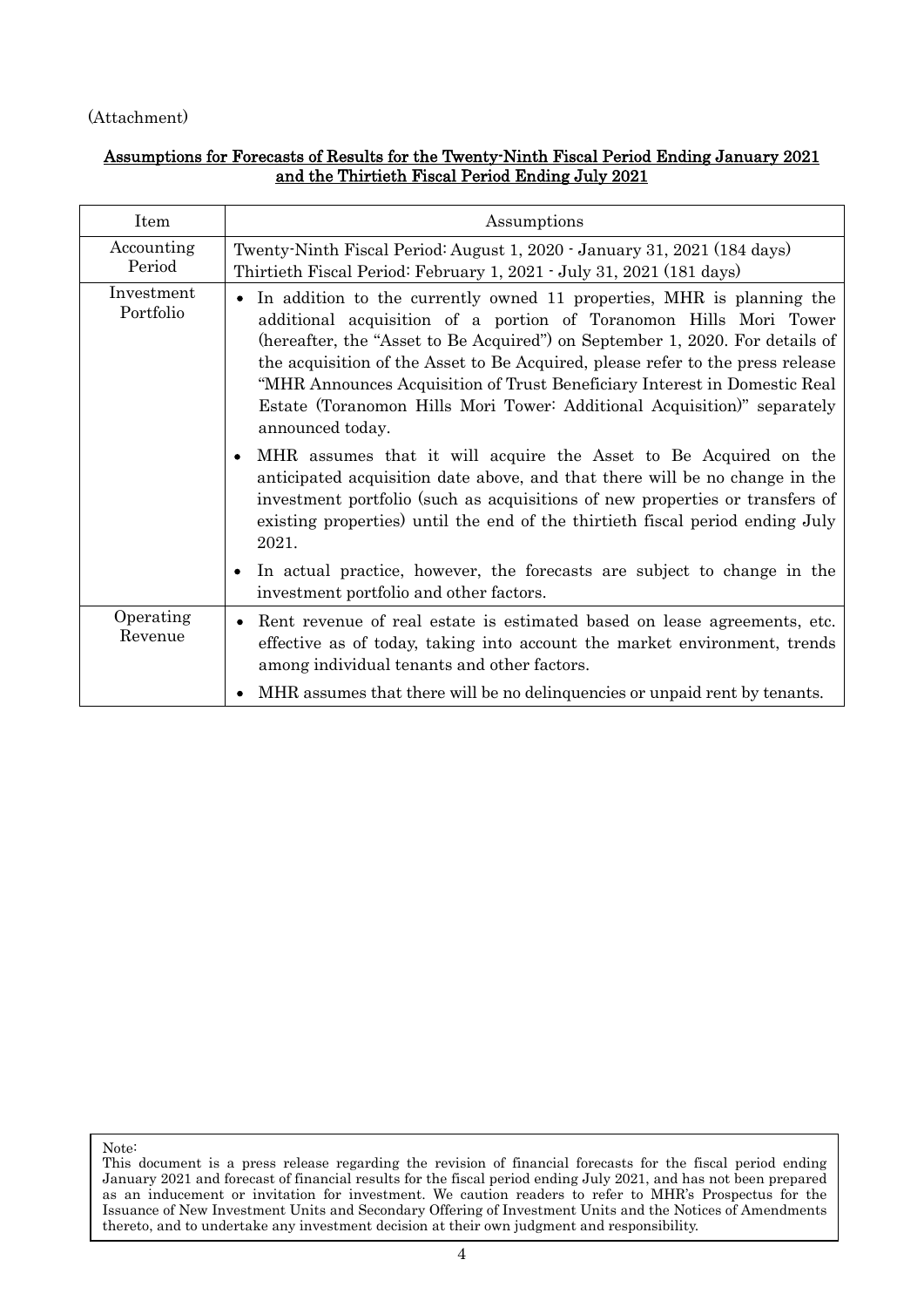| Operating<br><b>Expenses</b> | For expenses related to the real estate leasing business, which are major<br>operating expenses, 3,342 million yen is expected for the fiscal period ending<br>January 2021, and 3,398 million yen is expected for the fiscal period ending<br>July 2021. Expenses other than those below are calculated by referring to<br>historical figures and adjusted to reflect variable factors.                                                                                                                                                                                                                                                                                                                                                                                                                                                                                                                                                                          |
|------------------------------|-------------------------------------------------------------------------------------------------------------------------------------------------------------------------------------------------------------------------------------------------------------------------------------------------------------------------------------------------------------------------------------------------------------------------------------------------------------------------------------------------------------------------------------------------------------------------------------------------------------------------------------------------------------------------------------------------------------------------------------------------------------------------------------------------------------------------------------------------------------------------------------------------------------------------------------------------------------------|
|                              | A)<br>For property taxes, city planning taxes, etc., 736 million yen (for six<br>months) and 768 million yen (for six months) are expected for the fiscal<br>periods ending January 2021 and July 2021, respectively. Furthermore,<br>property taxes, city planning taxes, etc. associated with the acquisition<br>of the Asset to Be Acquired, will be calculated at the time of acquisition<br>with the seller using a prorated adjusted amount; however, MHR shall<br>capitalize these amounts as part of the cost of the acquisition and, thus,<br>shall not recognize them as operating expenses for the fiscal period<br>ending January 2021. Additionally, part of the property taxes, city<br>planning taxes, etc. associated with this property acquisition will be<br>incorporated into the cost of acquisition, and 10 million yen (for three<br>months) is expected to be recognized as operating expenses for the fiscal<br>period ending July 2021. |
|                              | B)<br>For building maintenance and repairs, MHR recorded the estimated<br>required amount for the respective fiscal periods as 80 million yen for<br>the fiscal period ending January 2021 and 80 million yen for the fiscal<br>period ending July 2021. However, please note that the actual expenses<br>for maintenance and repairs in the respective fiscal periods may differ<br>materially from the estimated amounts due to various reasons. For<br>example, an unforeseeable event may cause serious damage to a<br>building and emergency repairs may be required as a consequence.<br>Also, maintenance and repairs are expenses that are not accrued on a<br>regular basis and the amount of variation may vary significantly from<br>one period to the next.                                                                                                                                                                                           |
|                              | $\mathcal{C}$<br>Depreciation and amortization, which are calculated using the<br>straight-line method with future additional capital expenditures taken<br>into account, are expected to be 1,062 million yen in the fiscal period<br>ending January 2021 and 1,087 million yen in the fiscal period ending<br>July 2021.                                                                                                                                                                                                                                                                                                                                                                                                                                                                                                                                                                                                                                        |
|                              | For property management fees, 1,175 million yen is expected for the<br>D)<br>fiscal period ending January 2021 and 1,163 million yen is expected for<br>the fiscal period ending July 2021.                                                                                                                                                                                                                                                                                                                                                                                                                                                                                                                                                                                                                                                                                                                                                                       |
|                              | For operating expenses other than expenses related to the real estate<br>leasing business (asset management fee, asset custody fee, administrative<br>service fees, etc.), 319 million yen is expected for the fiscal period ending<br>January 2021 and 308 million yen is expected for the fiscal period ending<br>July 2021.                                                                                                                                                                                                                                                                                                                                                                                                                                                                                                                                                                                                                                    |

This document is a press release regarding the revision of financial forecasts for the fiscal period ending January 2021 and forecast of financial results for the fiscal period ending July 2021, and has not been prepared as an inducement or invitation for investment. We caution readers to refer to MHR's Prospectus for the Issuance of New Investment Units and Secondary Offering of Investment Units and the Notices of Amendments thereto, and to undertake any investment decision at their own judgment and responsibility.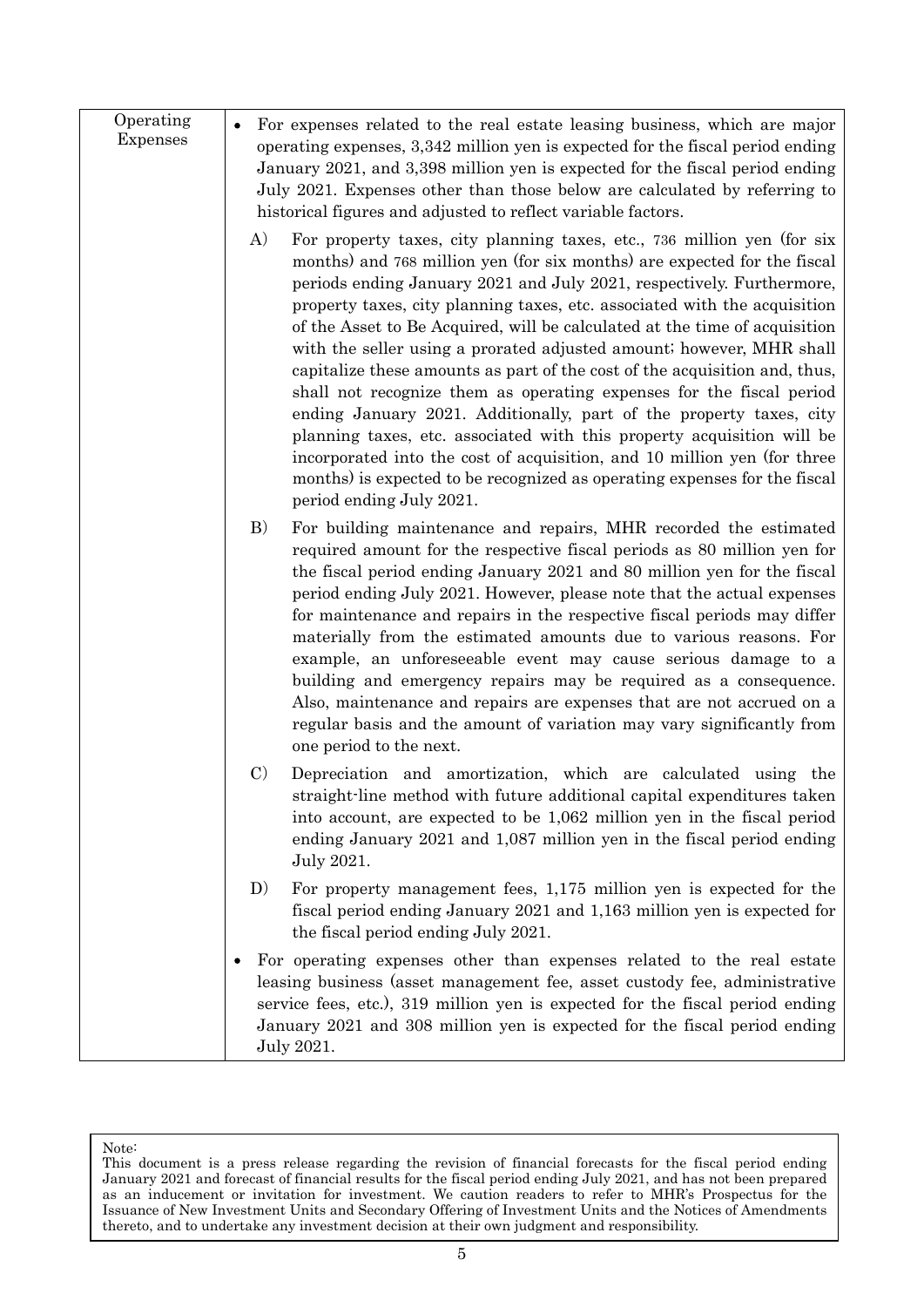| Non-Operating<br>Expenses          | MHR expects to incur 385 million yen for the fiscal period ending January<br>2021 and 383 million yen for the fiscal period ending July 2021 in interest<br>expenses; 50 million yen for the fiscal period ending January 2021 and 49<br>million yen for the fiscal period ending July 2021 in interest expenses on<br>investment corporation bonds; and 144 million yen for the fiscal period<br>ending January 2021 and 138 million yen for the fiscal period ending July<br>2021 in borrowing expenses.                                                                                                                                                                                                         |
|------------------------------------|--------------------------------------------------------------------------------------------------------------------------------------------------------------------------------------------------------------------------------------------------------------------------------------------------------------------------------------------------------------------------------------------------------------------------------------------------------------------------------------------------------------------------------------------------------------------------------------------------------------------------------------------------------------------------------------------------------------------|
|                                    | MHR expects to incur 12 million yen for the fiscal period ending January<br>$\bullet$<br>2021 and 12 million yen for the fiscal period ending July 2021 in<br>amortization of investment unit issuance expenses including the issuance of<br>new investment units resolved at the board of directors' meeting held today<br>(hereafter, "Issuance of New Investment Units").                                                                                                                                                                                                                                                                                                                                       |
| Interest-Bearing                   | MHR's balance of interest bearing debt as of today is 179,222 million yen.<br>$\bullet$                                                                                                                                                                                                                                                                                                                                                                                                                                                                                                                                                                                                                            |
| Debt                               | MHR assumes that it will newly borrow 5,200 million yen in August 2020 as<br>part of the funds for the acquisitions of the Asset to Be Acquired in the<br>investment portfolio as described above.                                                                                                                                                                                                                                                                                                                                                                                                                                                                                                                 |
|                                    | The balance of loans payable outstanding as of today is 162,222 million yen.<br>Of the balance, MHR assumes that 12,500 million yen of loans payable due<br>for repayment by the end of the fiscal period ending July 2021 will be<br>refinanced in the entire amount.                                                                                                                                                                                                                                                                                                                                                                                                                                             |
|                                    | The balance of investment corporation bonds as of today is 17,000 million<br>yen. Of the balance, MHR assumes that 5,500 million yen due for<br>redemption by the end of the fiscal period ending July 2021 will be redeemed<br>with issuance of the same amount of investment corporation bonds.                                                                                                                                                                                                                                                                                                                                                                                                                  |
| Issuance of<br>Investment<br>Units | The number of investment units issued and outstanding as of today is<br>$\bullet$<br>1,874,960 units. MHR assumes that a total of 41,370 units (39,400 units<br>additionally issued through public offering and an upper limit of 1,970 units<br>additionally issued through third-party allotment) will be issued. For details<br>of the issuance of new investment units, please refer to the press release<br>"MHR Announces Issuance of New Investment Units and Secondary<br>Offering of Investment Units" separately announced today.<br>MHR assumes that there will be no additional issuance of investment units<br>$\bullet$<br>other than the above until the end of the fiscal period ending July 2021. |